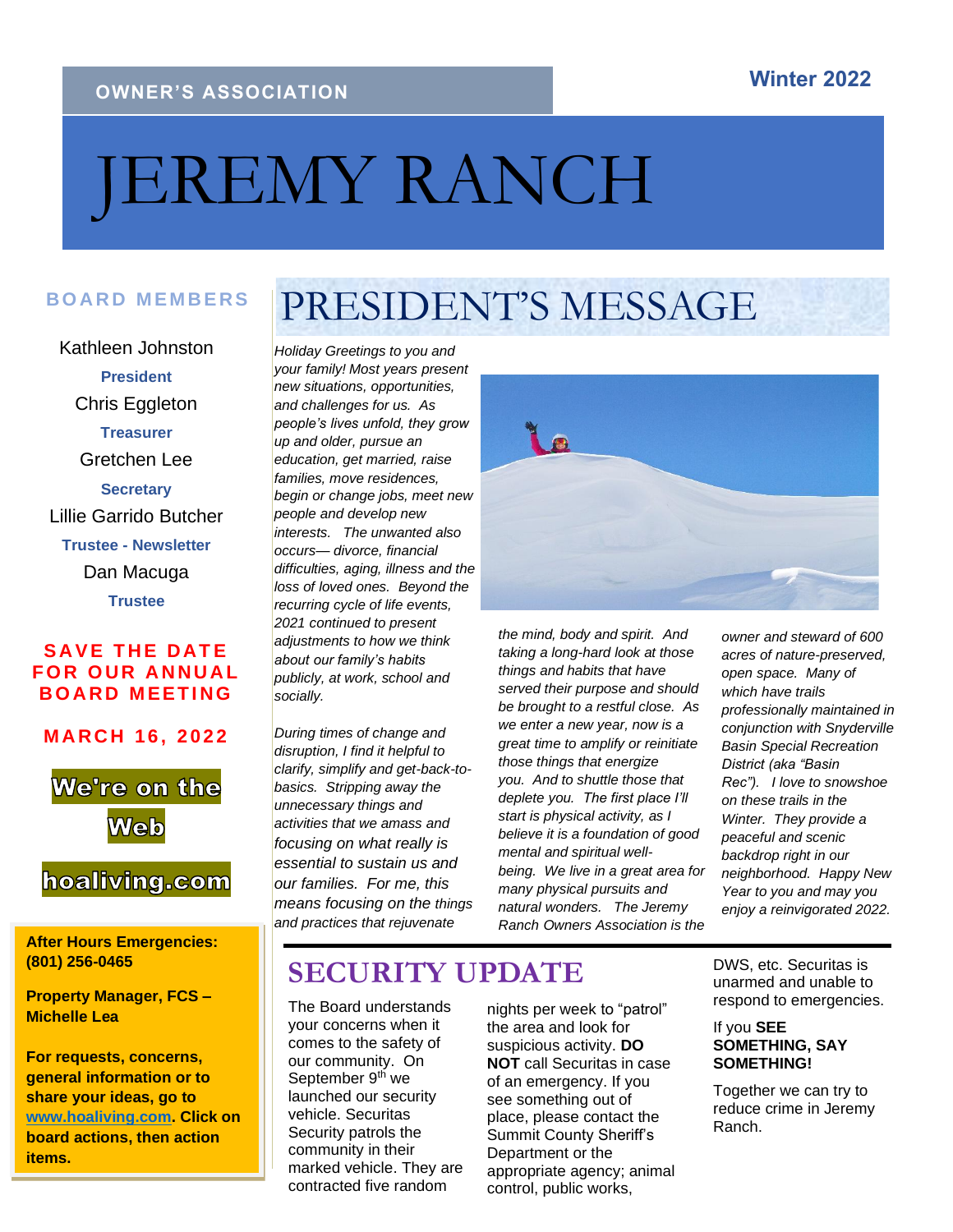#### Page 2 **JROA Newsletter**

please contact FCS – Michelle

[michellelea@hoaliving.com.](about:blank) Please complete the survey as

Board members are ready to research your requests and share the results at our annual meeting on March 16<sup>th</sup>. Don't forget to scratch security off your list. We look forward to receiving your feedback.

soon as possible.

Lea at

*Happy New Year to the JROA community. Please join us at our next board meeting. Visit hoaliving.com for the most up-to-date agenda and discussion items. The agenda will be posted for your review seven days prior to each board meeting. Board meetings are held on the second Wednesday everyother-month from 5:30 pm – 7:30 pm. The Homeowner's Open Forum is your chance to contribute your ideas, concerns, and feedback.* 

## **We Want Your Input – Check Your Email For the JROA Survey Questionnaire**

The JROA Board members are currently working on a list of priorities for the new year.

We want your input. A survey of proposed improvements was emailed to you on Monday, January 24<sup>th</sup>. A hardcopy has been mailed to those homeowners who have opted out of email. Deadline to respond and participate in the survey is Monday, February 14<sup>th</sup>. If you did not receive the survey,

### **Did You Know…?**

Jeremy Ranch Owner's Association Meetings are held every other month.

Our average attendance is 10! That's right, 10.

Please join us to hear what the board is working on. Owner forum takes place at the beginning of each meeting. This is your opportunity to address the board with questions, concerns, and ideas. Don't miss community improvement information,

Deadlines, ACC updates, JROA Budget Review, and much more.

Meetings begin promptly at 5:30 pm and are currently virtual. We plan to continue virtual meetings until further notice.

The agenda is posted seven days prior to a meeting at hoaliving.com. Meetings are scheduled from 5:30 pm – 7:00 pm. The Executive Board session follows and is

a closed session. We hope to see you at our next meeting. Look for the Zoom meeting link in your email.

Broadcast

announcements come from FCS three days prior to each meeting. Please be sure to make **hoaliving.com** and **FCS** a **safe sender**.

### **No Street Parking November 15-April 15**

Snowplows have a lot of work to do in the early mornings. We need your cooperation. Please be considerate of county ordinances and JROA CC&Rs updated in August 2020; No RV's, no vehicle storage, and up to three passenger vehicles in a driveway. Park in your garage. Summit County police WILL BE PATROLLING the community. Avoid

frustrated neighbors and costly fines. **DON'T Park in the street until April 16 th!** As a reminder, the streets are public and do not belong to the JROA community. Board members can not address parking violations. If you have a parking issue, please contact the Summit County Sheriff's Department or Lieutenant Andrew Wright. You can find him on NEXTDOOR under Summit County Sherriff's

Department. As a reminder, NEXTDOOR is not affiliated with JROA, and board members do not respond on NEXTDOOR posts. Send your messages to JROA through your hoaliving.com portal or join us at our board meetings and participate in our community open forum.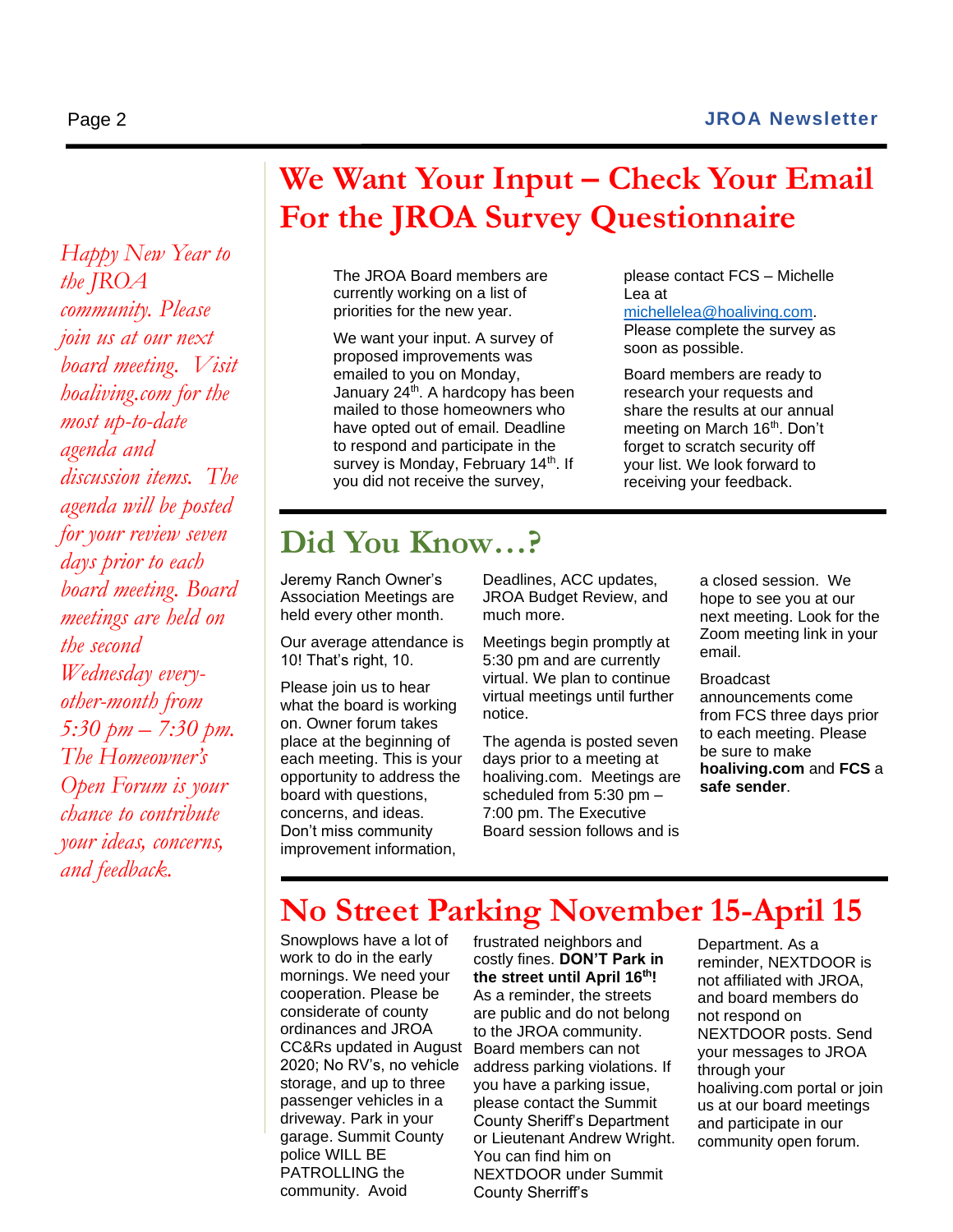#### **JROA Newsletter**

Page 3

### **Two Board Seats Are Open**

Elections will be held at our annual meeting in March. Start planning now. If you have questions, email us. Board members are elected each year. Elections will be held for two seats at our annual board meeting in March. Consider sharing your time, contributing your ideas, and working together. The commitment includes one two-hour board meeting

every other month. 5:30 pm – 7:00 pm Board Meeting and 7:00 pm – 7:30pm Executive Session. Additionally, Board members are asked to respond to homeowner concerns and emails.

We are putting together committees. Do you want to help? Bottom line we need more hands in the pot to make things happen. This is your community. Step up and

volunteer. Do you have a talent you would like to share? Consider serving on one of the Committees:

- Social/Events
- Architectural Control
- Safety/Security/Fire Mitigation
- Community Affairs

Join us now. No need to wait for elections. Send an email of interest to **jeremyranch@hoaliving.com**

### **Speed Control Signs…**

If you have driven up or down Sackett lately you probably noticed the flashing speed signs.

A friendly reminder to watch your speed. Speed limit is 25 MPH.

Remember, we have a lot of kids, pedestrians, joggers, pets, and wildlife in the neighborhood. SLOW DOWN!

Additionally, please be mindful of STOP SIGNS. They are there for a reason and adhering to traffic signs about it! is important for everyone's safety. If you have teenagers, remind them to be cautious and respect traffic signs and the speed limit. The Board is working on adding additional speed control signs on streets with heavier traffic flow.

If you are concerned about a particular street and want it to be considered, join us at our February meeting during the

Open Forum and tell us

Your Board members need to know where these areas are located. There are currently only five board members, and we can't be everywhere.

> **Speed Limit is 25 MPH**

## **Architectural Control Committee**

The ACC meets on the first Tuesday of every month. Volunteers in our community work tirelessly to review your applications for home improvements. Please be sure to submit your completed application and fee to be on the agenda. Incomplete applications cannot be reviewed and will delay your project. For a complete list of fees and requirements, please visit the hoaliving.com website and review "Documents", then "ARC".

#### **Join a Community Committee***.*

- Social/Events
- Architectural Control
- Safety/Security/Fire **Mitigation**
- Community Affairs
- Email your interest to [jeremyranch@hoaliving.](about:blank) [com](about:blank)